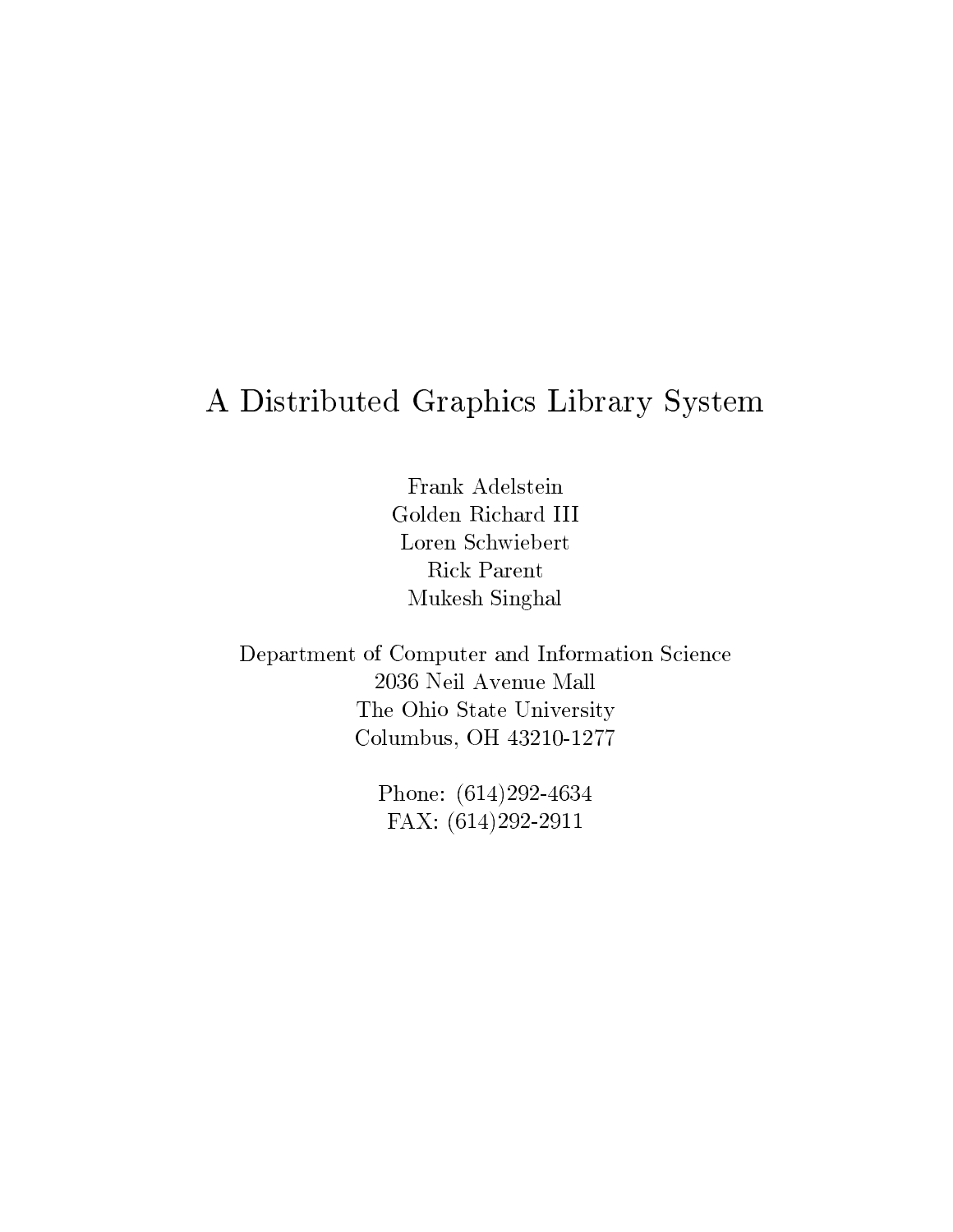#### Abstract

We present a set of library routines that allow easily parallelized graphics rendering routines that require no communication between each parallel task, such as ray-tracing, to be run efficiently in an environment of distributed workstations. The presentation of the paper focuses on the problems encountered in implementing a distributed system under Unix and proposes solutions to each problem. Specifically, we discuss the challenges involved in overcoming the limits of communicating with a large number of processes in Unix and in providing fault tolerance when using sockets. Technical aspects of the implementation and some additional problems that were encountered are discussed. Finally, we compare the rendering times for a complex image with a renderer using the library and show that the library routines are able to exploit much of the existing parallelism. The library is presented using a graphics application, though the concepts are generic enough to be of use in designing any distributed system under Unix.

Key Words: Ray tracing, distributed computing, distributed graphics, fault tolerance, library routines.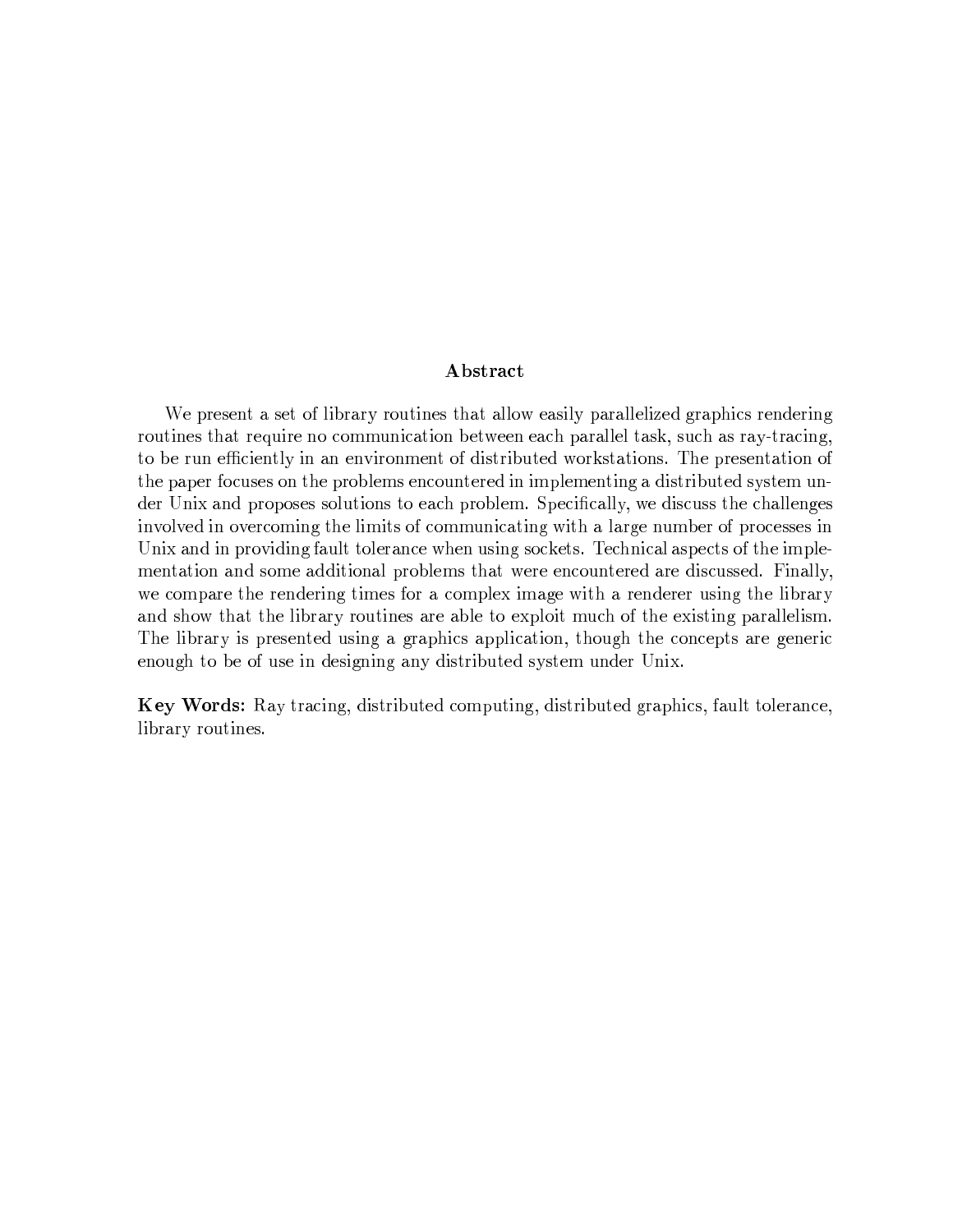## Introduction

### **Motivations**

Many applications in computer graphics, especially those for generating high quality images, require a tremendous amount of computing power. Ray tracing [1] is a good example of a technique where computation time and image quality are closely related. Generating high-quality ray-traced images can take days or weeks of CPU time on typical single processor workstations. Algorithms without data dependencies, such as ray tracing, can be easily parallelized since no communication or synchronization is required between regions of the image computed by different processors.

The primary computing environment in the Department of Computer and Information Science at The Ohio State University consists of over 200 Sun SLC workstations. There are over two dozen file servers, set up so that there is a consistent view of files from all machines. This kind of distributed environment makes available a tremendous amount of raw CPU power, well suited for rendering high quality images very quickly.

## **Objectives**

The goal was the development of a set of generic library routines that could be used by existing renderers. In order to facilitate the incorporation of these routines into existing code, it was desirable to minimize the modifications and limitations the library placed on the renderer. Therefore, the library routines are responsible for acquiring remote machines, initializing all processes on those machines, handling all data communication and scheduling the remote processes.

Additionally, the routines must handle hardware and software failures cleanly. The probability of machine failure increases with the number of machines, so the lack of fault tolerance would severely limit the usefulness of the routines in even the most stable environment. It is desirable to limit the amount of work recomputed due to a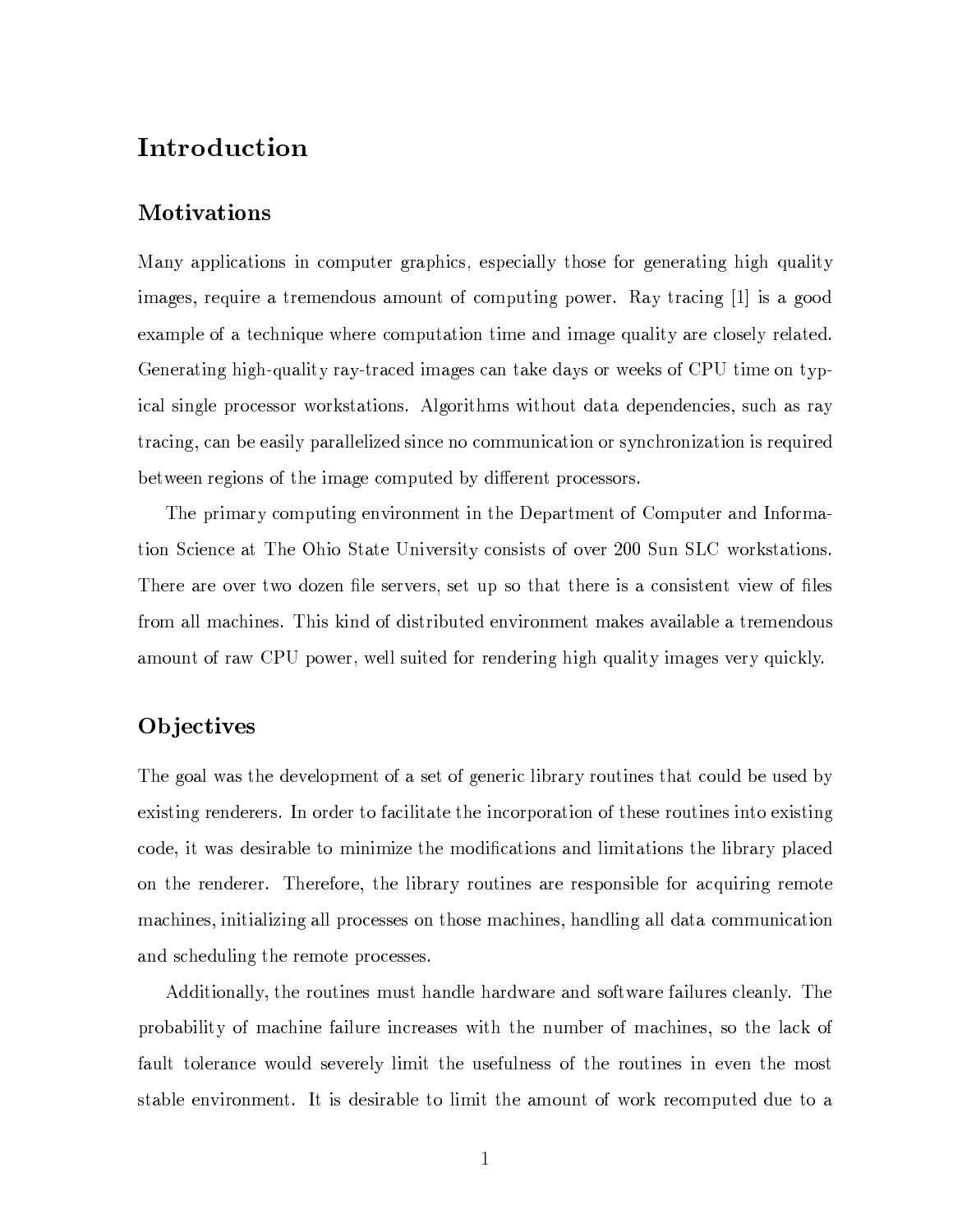failure. The failure of process should be determined quickly regardless of the cause, the overhead of failure detection should be minimized and the work should be reassigned in a way that maintains good utilization of the remaining processes. Successful resolution of these issues minimizes the effect process failure has on the execution time.

Finally, the library routines should provide good performance by exploiting as much parallelism as possible. This requires an effort to minimize the communication to computation ratio. There is also a need to divide the work equally between the processes and to provide scalability. Careful algorithm design and coding of the library routines minimize the overhead and improve the performance.

Rather than write a simplistic renderer to test the library, a publicly available, mature ray tracer was used. The renderer chosen was rayshade [2]. This simplified the debugging process and provided insights into adapting an existing program to use the library. Because the ray tracer is publicly available, there are also publicly available input data files, with known rendering times on a variety of platforms. This information allows the relative performance of the library to be measured.

### Advantages

The main advantage of utilizing a large number of machines during image generation is the speedup. The speedup is not ideal, since there are inherently sequential parts [3] and there are synchronization and communication overheads. Also, the computation cannot be equally divided between the processors, since the time to compute a pixel varies.

High quality images can be generated in a single evening that would require weeks to generate on a single machine. Techniques such as anti-aliasing, complex lighting and complex scene layouts that would normally be avoided due to the high computing cost can be employed.

Rapid prototyping is also possible. A full size image can be quickly generated and used for object, light and camera layout. Unless physically modeled, the layout process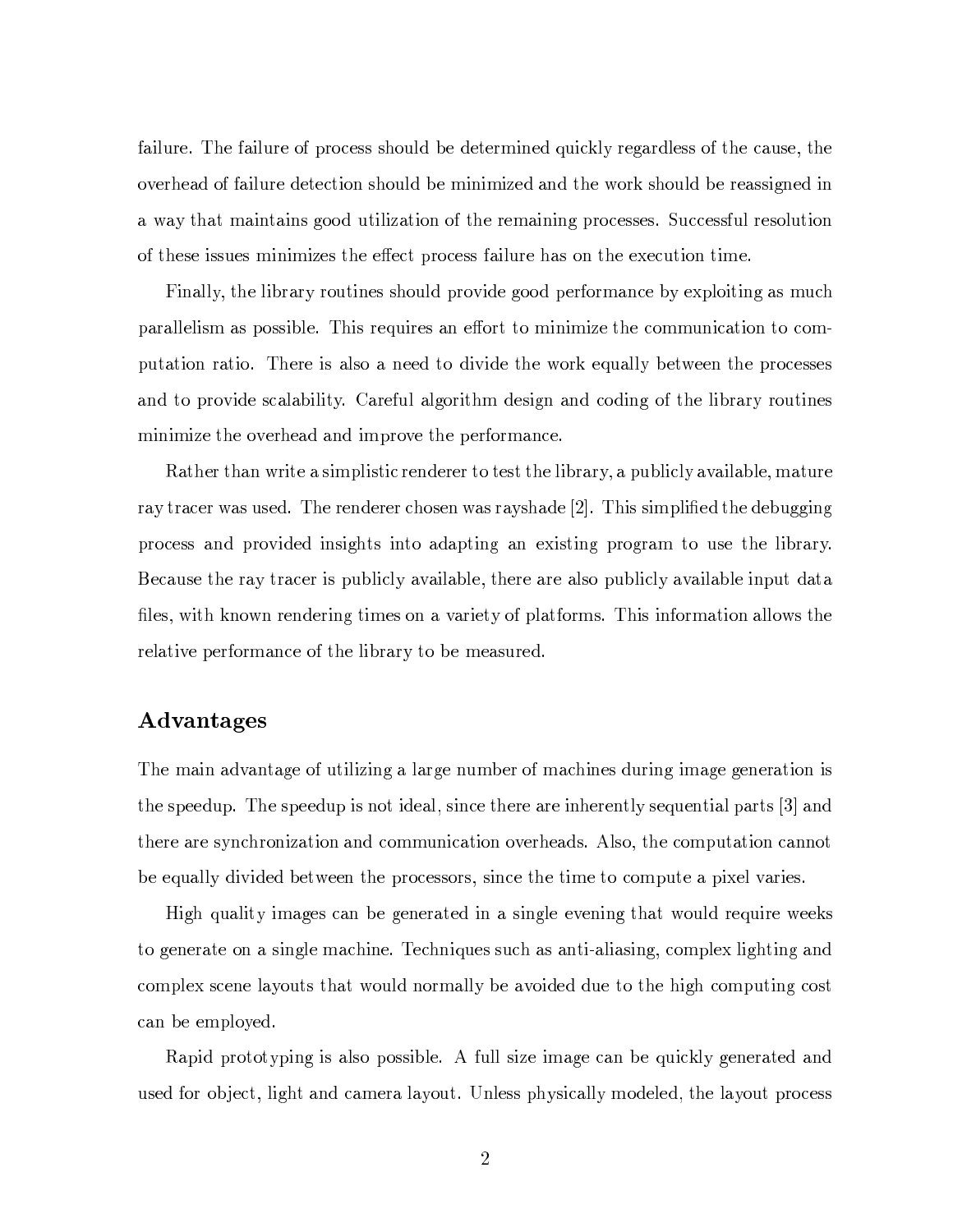is usually iterative, and low quality low resolution, or "preview" modes are used by the renderer. While this is often sufficient, it is useful to be able to generate higher quality images during this phase.

The use of distributed workstations is also cost effective. Using multiple workstations, an image can be generated in less time than using a single supercomputer, such as a Cray Y-MP. A supercomputer can be far more expensive than hundreds of workstations, so the distributed approach is a more cost effective solution for the type of applications under consideration.

More reliable generation of images is possible. For complex images, it is not uncommon for rendering to require several CPU days on a Sun SLC workstation. While downtime is minimal in a stable environment, it is unrealistic to expect machines to consistently remain up for a week or more at a time. In addition, while idle machines are available during non-peak times, it is difficult to reserve a machine for extended use or do interactive work when a CPU intensive application is running in the background.

Our system handles machine failure in a robust fashion. With the exception of the central machine on which the system starts, virtually all machines can fail and the system continues to run, reassigning the unfinished work to the remaining machines.

## **Related Work**

Several other researchers have used distributed processors to accelerate ray tracing or other rendering techniques. In [4], Carter and Teague explore the design of a distributed ray tracer. In [5], the same authors consider how to distribute the data for the ray tracer to avoid storing the entire database at each processor. Meyers [6] discusses ray tracing on a network of Macintoshes. Other distributed ray tracing references can be found in [7]. The Condor system [8] provides fault-tolerant process execution in a Unix environment, but is intended for long-running, single-threaded applications. Linda [9] provides an attractive system for creating parallel applications in a variety of languages and on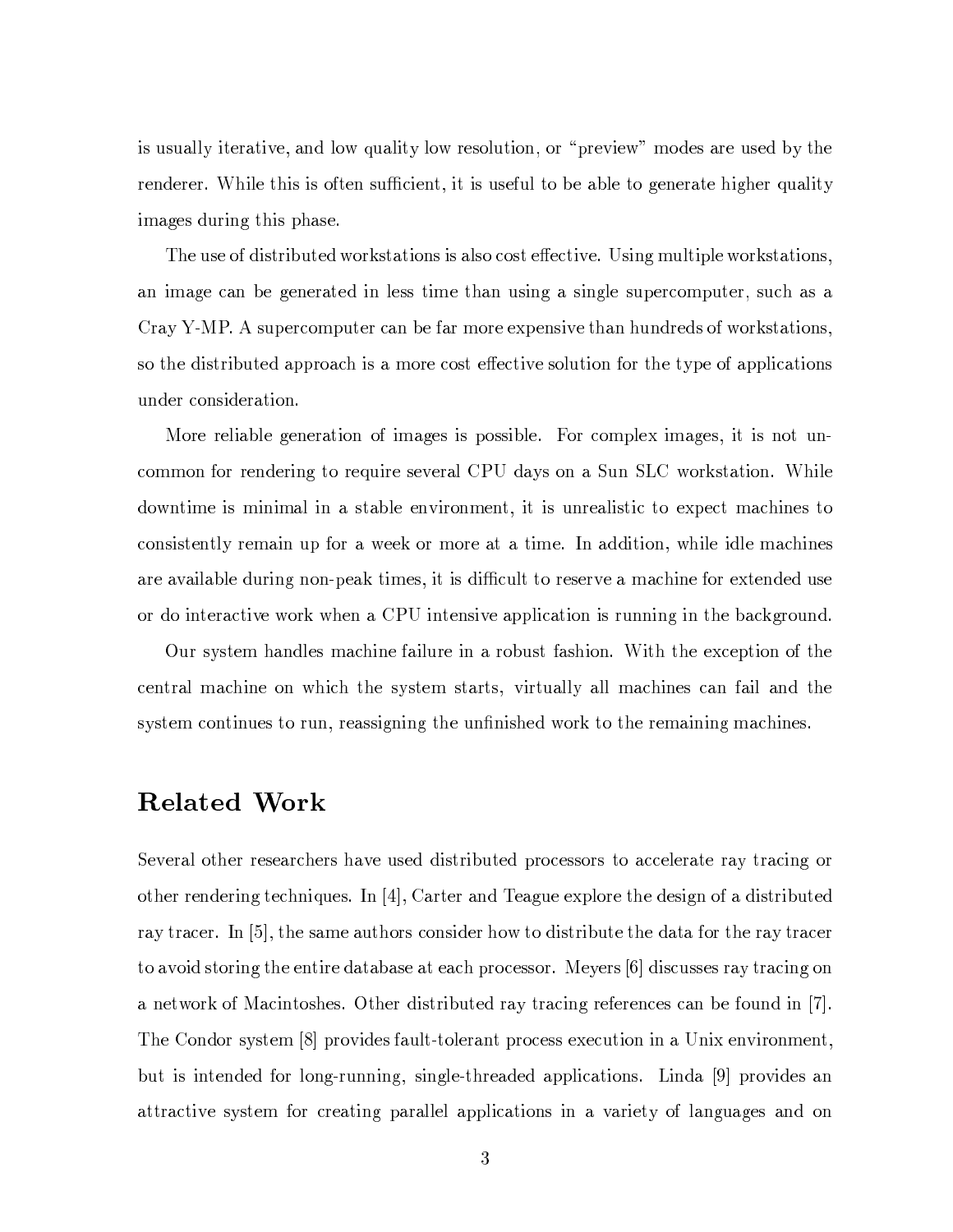a number of different parallel computers. Although the implementation of distributed processing discussed in this paper is not unique, there is little discussion in the literature of how to overcome the inherent Unix limitations in order to support fault-tolerant, distributed applications. The focus of this paper is a discussion of these limitations and the presentation of possible solutions.

## **Technical Challenges**

## **Process Limits**

The most significant technical challenge encountered was the process limits imposed by Unix. Specifically, file descriptors per process and number of processes per user are both limited. A unique file descriptor is required for each child process in order to support interprocess communication. For example, if the limit is 50 file descriptors per process, a single process can communicate with at most 50 processes. This limits the number of machines that a naive version of the library could support.

The other limit is the number of processes a user can have on a machine at a single time. At least 300 clients can be specified on a Sun SparcStation 2 without problems. However, this could be a problem on slower machines or machines with less memory. A number of processes are required to initiate a process on a remote machine via the  $rsh(1)$ command, but they are not necessarily required for the duration of the process and can be released. Some mechanism is required to prevent slow machines from attempting to start too many processes at one time.

## **Network Timeouts**

Another problem discovered after the initial implementation occurs when machines crash or are hard-booted. If a process is killed, the kernel tends to clean up and remote socket communication is terminated in a fashion that is detectable at the other end. However,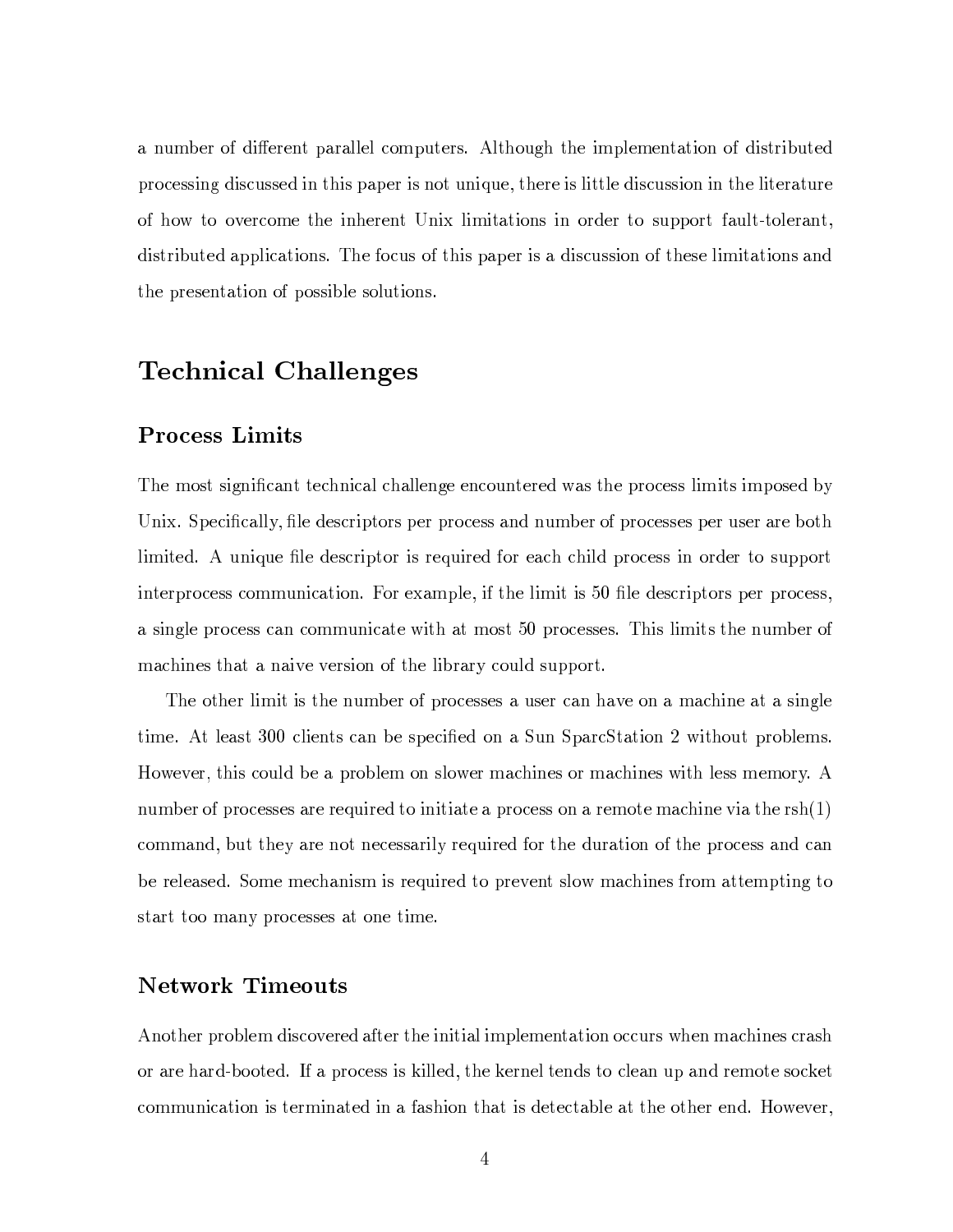no clean up is performed if the operating system crashes or a machine is stopped due to a hardware failure or human intervention. The TCP communication level does provide a method of periodically sending data to a socket to test if it is alive and to force a shutdown of the socket if no answer is received within the timeout period. However, the time out period is not standard. Suns use two hours for their time out, which was longer than desired.

### **RLE** Format

Another problem encountered involved the run length encoding (RLE) format as implemented by the Utah Raster Toolkit [10]. RLE is a standard format for graphic images and what the rayshade raytracer produces as output. The problem is that for a given scanline, there is no guarantee that any output is produced. The RLE output routines wait for the next scanline before outputting the current scanline. If the next scanline is the same as the current one, both are not output; instead a single line is output with a count indicating this line is to be repeated. This can be generalized to runs of three or more identical scanlines. While this is an efficient method for compressing images, it becomes difficult to determine when the renderer has finished computing a scanline. It also requires the computation of scanlines in sequential order.

## **Library Implementation**

### Library Structure

The system is centralized, with all aspects coordinated by the machine that started the computation. As shown in Figure 1, there are five distinct components to the system. Each is a separate process that is responsible for a different aspect of the system. Note that these processes do not all run on the same machine. The master and all submasters run on a single machine; the slave processes usually run on different machines.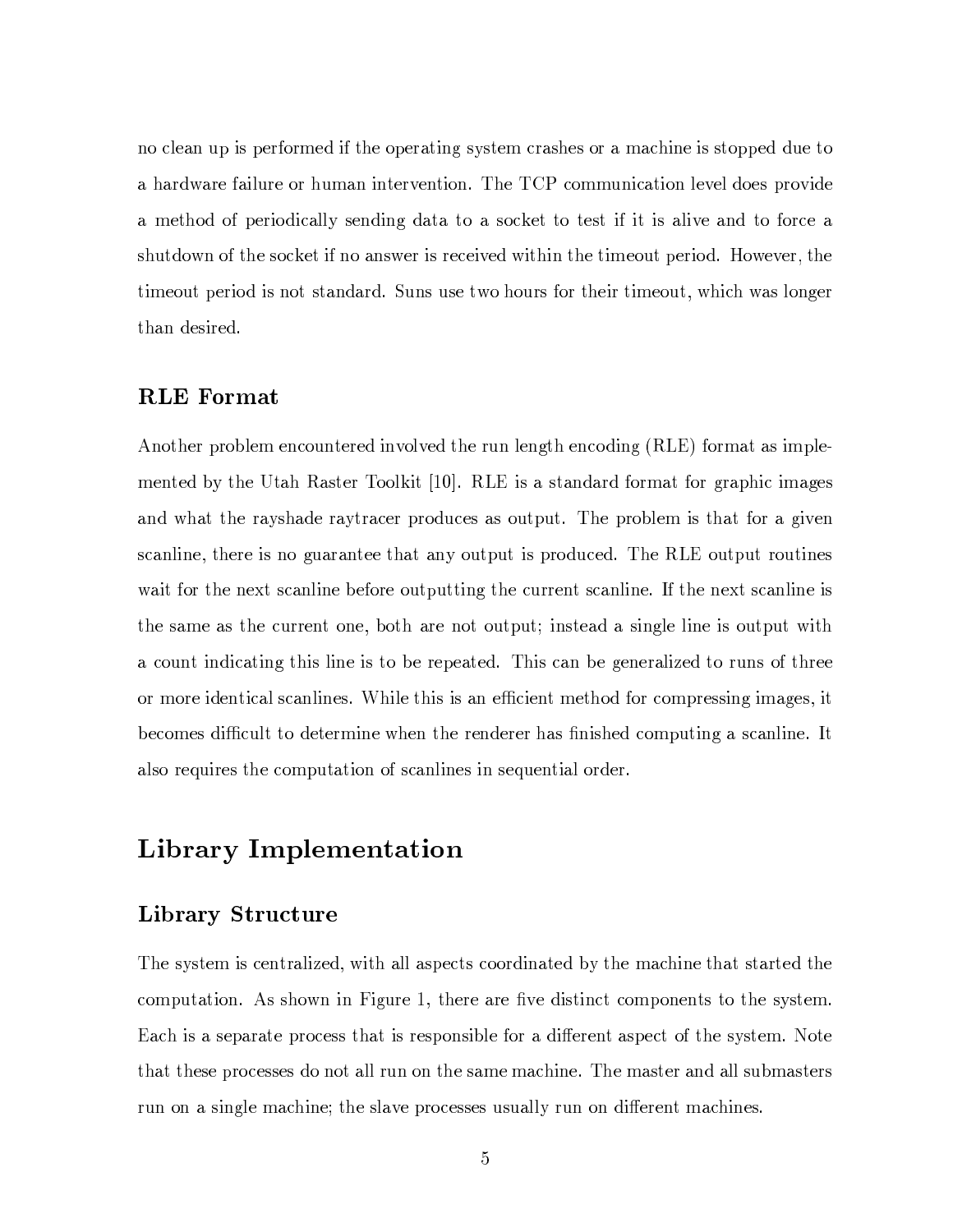The library uses several input files. Since many command line options exist, default values can be specified in the default options file. The default values can be overridden with values specified on the command line. The available remote machines are specified in an input file referred to as the machine list file. The input to the renderer is referred to as the client's input file.

#### Master

The master process runs on the central machine. It is responsible for processing the command line options, the default options file, the machine list file and the client's input file. It initiates the submaster processes and passes the client's input file, the scanding the submaster computes and the remote machine list to each submaster. Once all the submasters terminate, the master constructs the final image. The master handles any signals from the user by attempting to force termination of the submasters.

Any error in the master process is a fatal error for the system. There is little communication between the master and submaster level. Information is passed down to the submaster as parameters and passed up to the master by the exit code of the submaster process. The submaster's output is saved in a file with a unique name specified by the master.

#### Submaster

The submaster process is designed to handle the built-in Unix limitation on the number of file descriptors, typically about 50, a single process may have open concurrently. If fewer machines are used, then the submaster level is not necessary. Multiple submasters are needed to handle a larger number of machines.

The submaster sets up the socket and port for interprocess communication with the slave process. The actual communication occurs within the dialog subroutine described below. The submaster starts the slaves on the remote machines via the  $rsh(1)$  command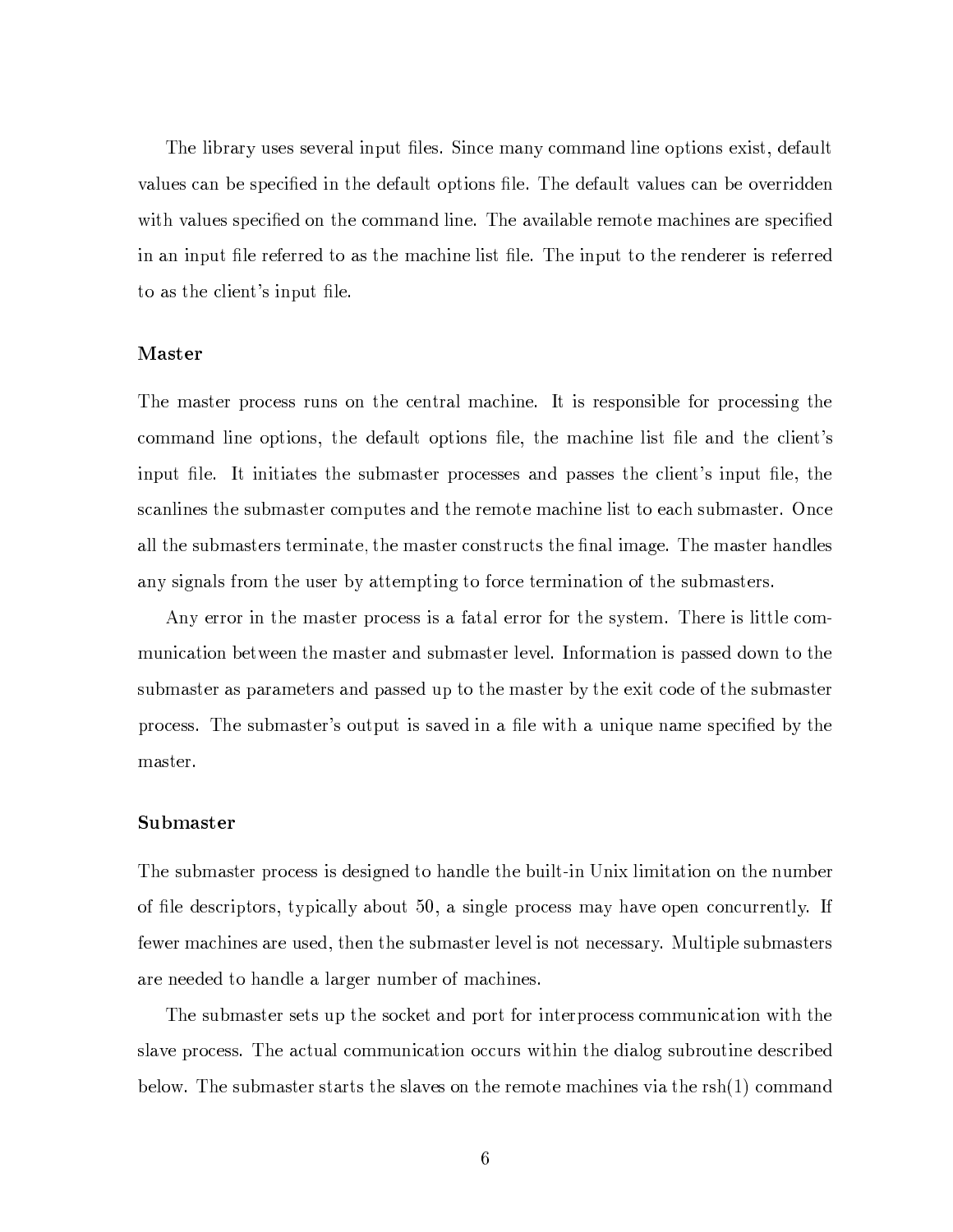and accepts connections from the remote slave processes. Machines that do not connect in a predefined time period are not used. Results computed by the clients are written to the output file. The submaster insures clean termination of the remote clients.

#### Slave

A slave process is started on each remote machine that is used. The slave is a short-lived process that is responsible for connecting to its submaster and forking off a child process that runs the renderer. It then detaches from its controlling tty and sets its child's standard input, standard output and standard error file descriptors to the socket that is connected to its submaster. The slave also forks off another child that becomes the watchdog process described below.

Once everything is set up and the two child processes are running, the slave process exits. This terminates the rsh connection to the submaster and allows approximately three processes and three file descriptors on the central machine to be released. From this point on, any diagnostic information must be sent via the message protocol described later, because any normal output, such as from a printf() statement, is misinterpreted as a message header by the submaster. The reception of an illegal message header is considered a fatal error by the system. All of the information the slave needs for establishing a connection, such as the hostname and socket port, as well as the name of the renderer and its command line arguments are sent via  $rsh(1)$  command line arguments.

The slave process has several options that allow the user to dynamically limit which machines the library uses. The load limit option causes the slave to check the current load on the machine via the uptime $(1)$  command and to not run if the load is above the specified limit. The console priority option causes the slave to check the ownership of the machines console. It runs only if it is owned by the user who started the master process or by root, which implies no one is logged in. Note that this option does not check for users that are remotely logged in. The nice option causes the slave process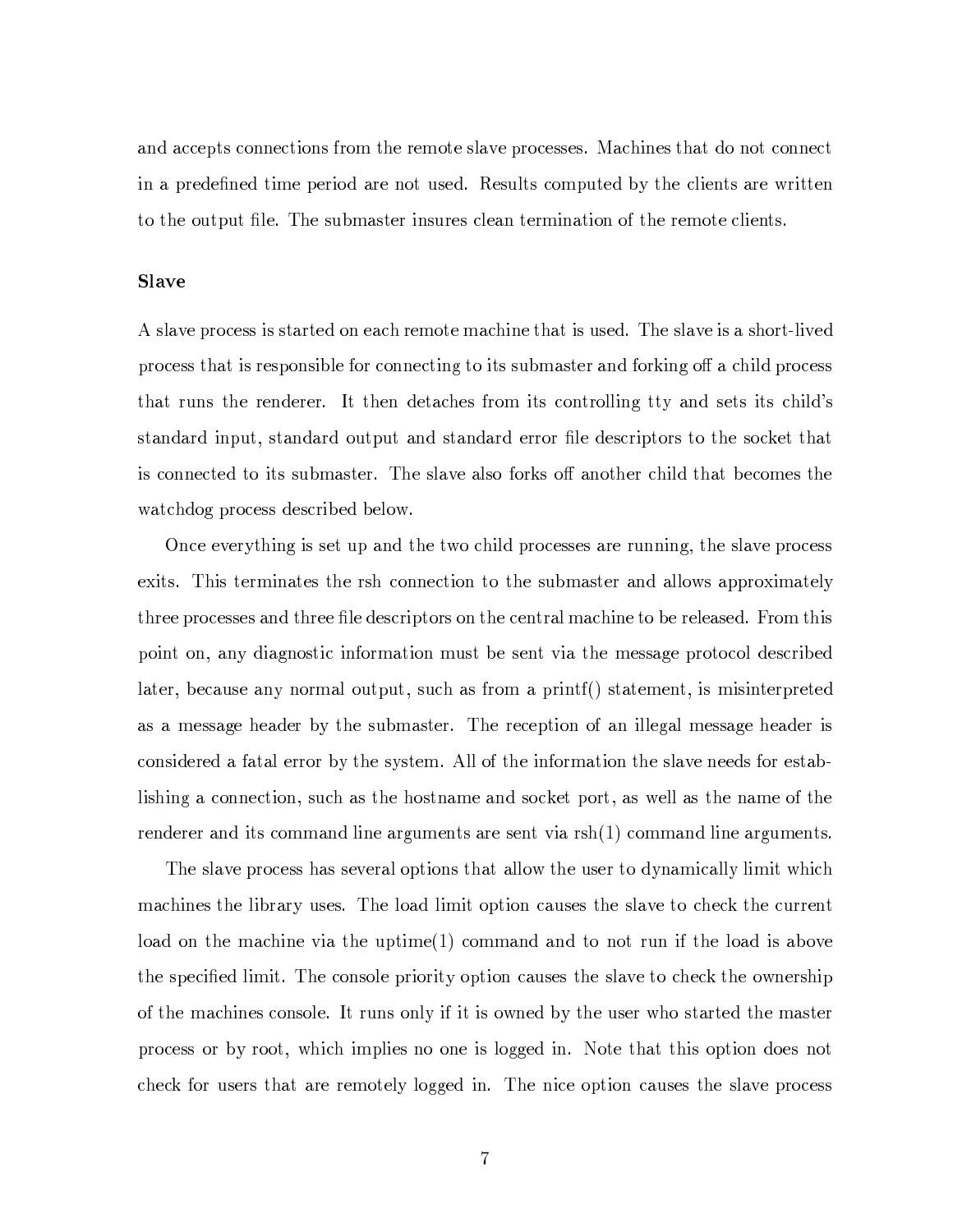to invoke the nice(3) system call, which reduces the CPU priority of the renderer and watchdog processes.

#### Renderer

The renderer is started by the slave process. There is one renderer started for each entry in the original machine list file. Multiple entries of the same machine result in multiple renderers started on that machine. Standard input, standard output and standard error are all directed transparently to the submaster via sockets, so it looks like normal  $I/O$ to the renderer. If there is a problem on the central machine and its submaster dies, then the renderer dies with a broken pipe signal very quickly.

#### Watchdog

The watchdog process was implemented once it was discovered that a socket connection timeout cannot be detected in a timely, consistent fashion. A socket option called **SO\_KEEPALIVE** is built into the TCP communication level, but it is implemented differently on every platform. On Suns, although it is documented that dead connections time out after five minutes, the timeout is actually two hours. BSD Unix is set for eight  $minutes [11].$ 

Approximately every minute, the watchdog process checks if the renderer process still exists and sends a message to the submaster. If the renderer no longer exists, then the watchdog process terminates. The renderer's process ID (PID) and the submaster host and port are passed to the watchdog as command line arguments. The PID is used to track the renderer; the host and port are used to connect to the submaster.

### Using the Library

The distributed graphics library is designed so that a programmer can take a simple stub program and link in the object module to produce the distributed renderer. The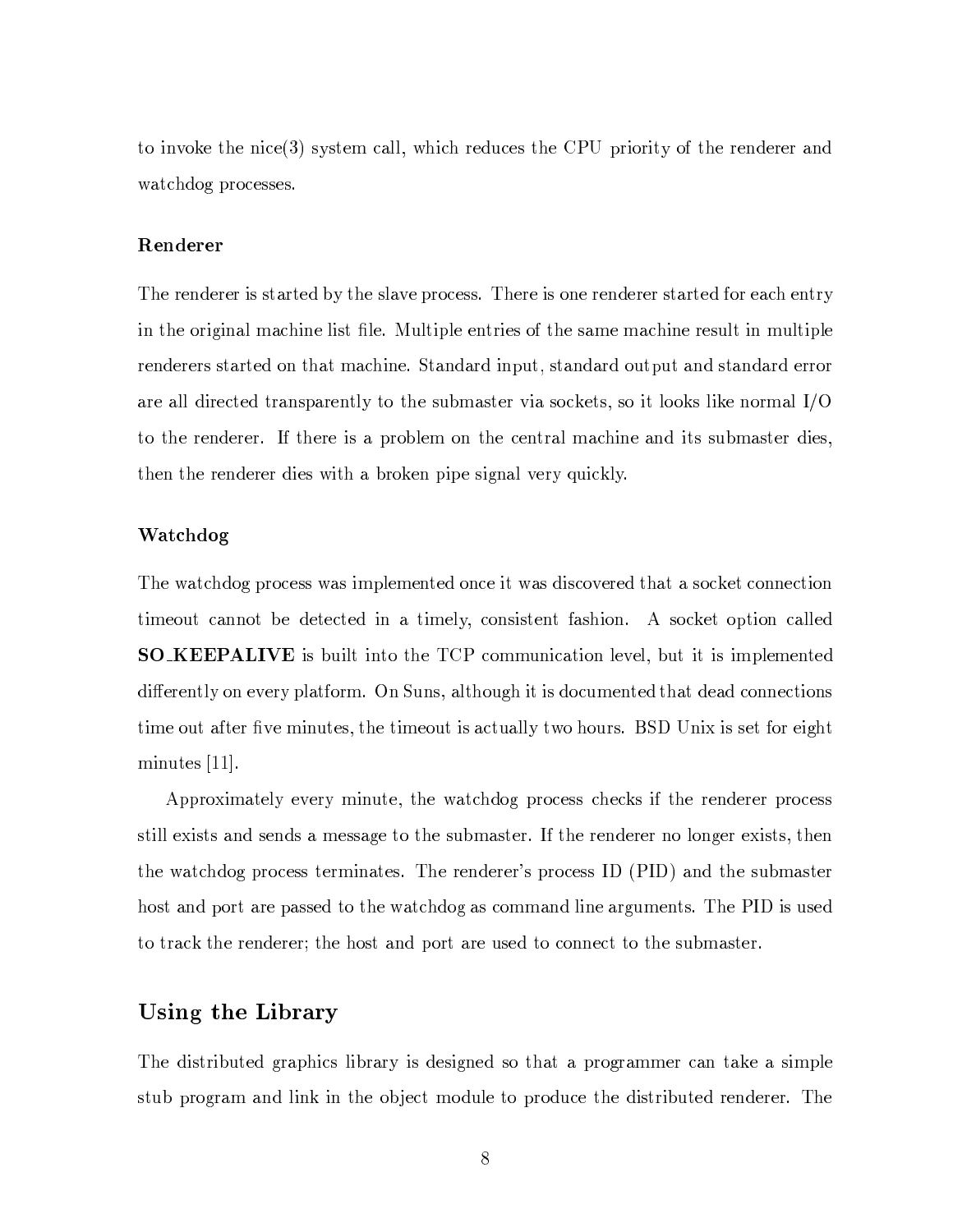stub program has four callback routines that can be registered, similar to the X Window System's Athena Widgets [12]. The callbacks are for: initialization, data reading, scanline rendering and termination routines.

Minor changes to the layout of the renderer may be required. The renderer must be split into the four previously mentioned parts, each a separately callable function. The initialization and exit routines, either or both of which can be omitted if not needed, take no arguments. The data reading and scanline rendering routines are passed a single argument, which represents the size of the data being sent, as the first message. The remaining messages can be read by calling the provided library routine.

For the data reading routine, the next message provides the command line arguments. Following this message is the input data for the renderer. This is not in the message format and is intended to be read as if it were originating from standard input. The parser routine must recognize that the end of the data is delimited by a special token, which is automatically added by the library when the data is transmitted to the renderer. For the scanline rendering routine, the next message contains the beginning and ending scanline range.

The callback routines return zero upon successful execution. A non-zero return value indicates an error. The stub program automatically sends an appropriate message back to the submaster indicating success or failure. If no callback routine is registered, the stub program automatically sends a success message.

## Dialog Subroutine

The dialog subroutine is the main loop of the submaster process. It is essentially a state machine, tracking the states of the remote processes. State transitions occur when messages arrive from the remote processes. The next state is determined by the current state and the type of message. Actions that need to be performed are handled here, such as sending the data or scanline assignments.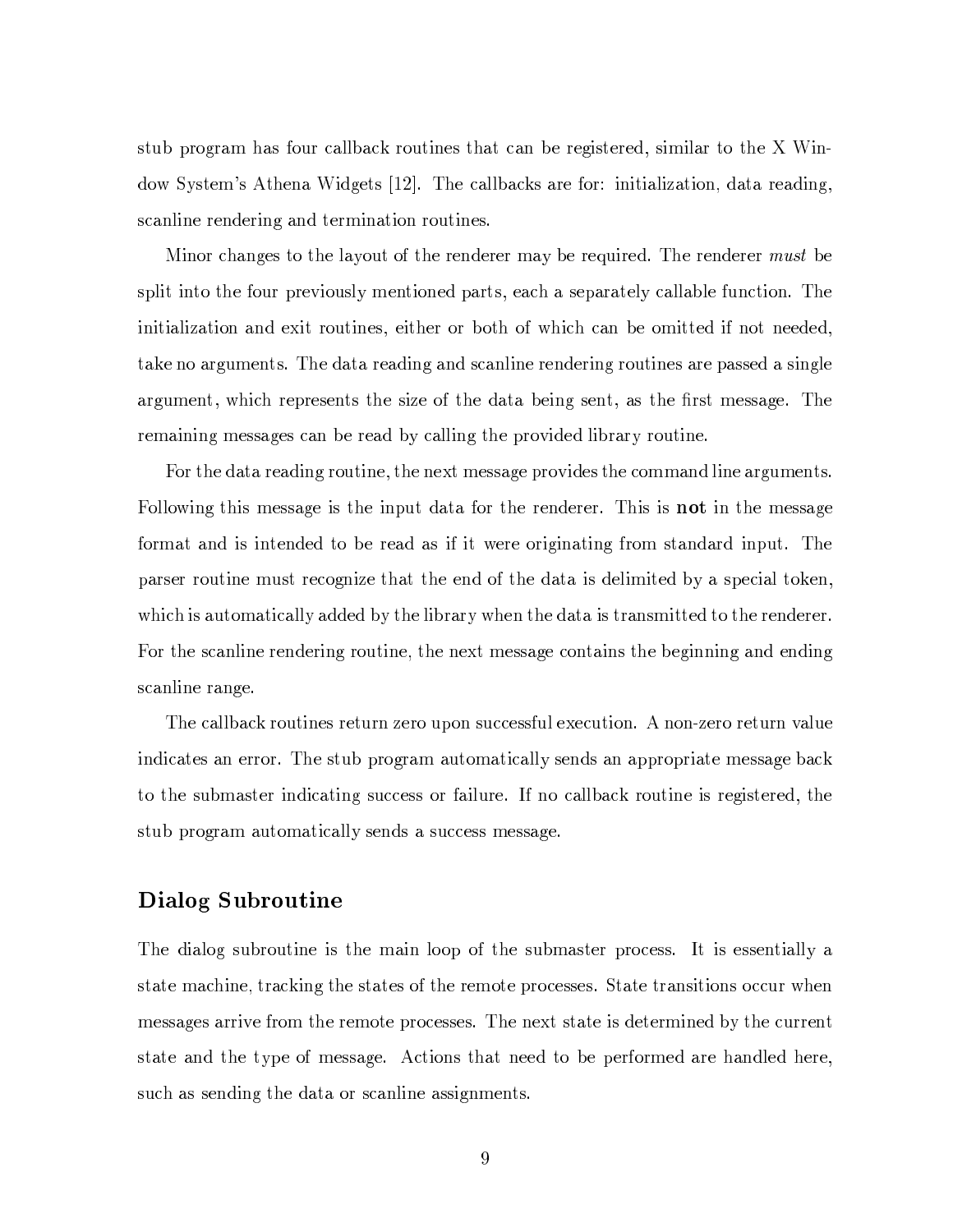The dialog routine handles the assignment of scanlines to the processors. This is done by maintaining a queue of idle processors and a queue of unassigned scanlines. Additionally, there is a third queue containing the completed scanlines. The dialog routine assigns a range of scanlines from the scanline queue to each idle processor. The size of the range is determined by runtime parameters.

The dialog routine also periodically calls a timeout routine and terminates the connection of any process that has not responded recently. The unfinished portion of the scanline range assigned to that client is returned to the scanline queue.

#### Messages and Formats

There are eight different message types currently defined, three for the client and five for the submaster. The data structure for the message, called PacketHead, consists of the message type and a field for the size of the data segment. The data segment is a free form field used by some of the messages. The value of the size field is zero when the data segment is unused. The message types are defined as follows:

```
typedef enum messages_t {
  /* client messages *//* generic positive acknowledgement */
  Ack.
                                 /* generic negative acknowledgement */
  Nack,
                                 /* data that's returned by client
  Result,
                                                                       ×/
  /* submaster messages *//* establish connection
  Hello,
                                                                       \ast/Bye,
                                 /* end connection
                                                                       ×/
  Data.
                                 /* passing in arbitrary data
                                                                       \ast//* run program, given parameters
  Run,
                                                                       \ast//* no operation (ignored by client) */
  Noop,
  } Messages;
typedef struct packet_t {
  Messages type;
  int
            size;
} PacketHead;
```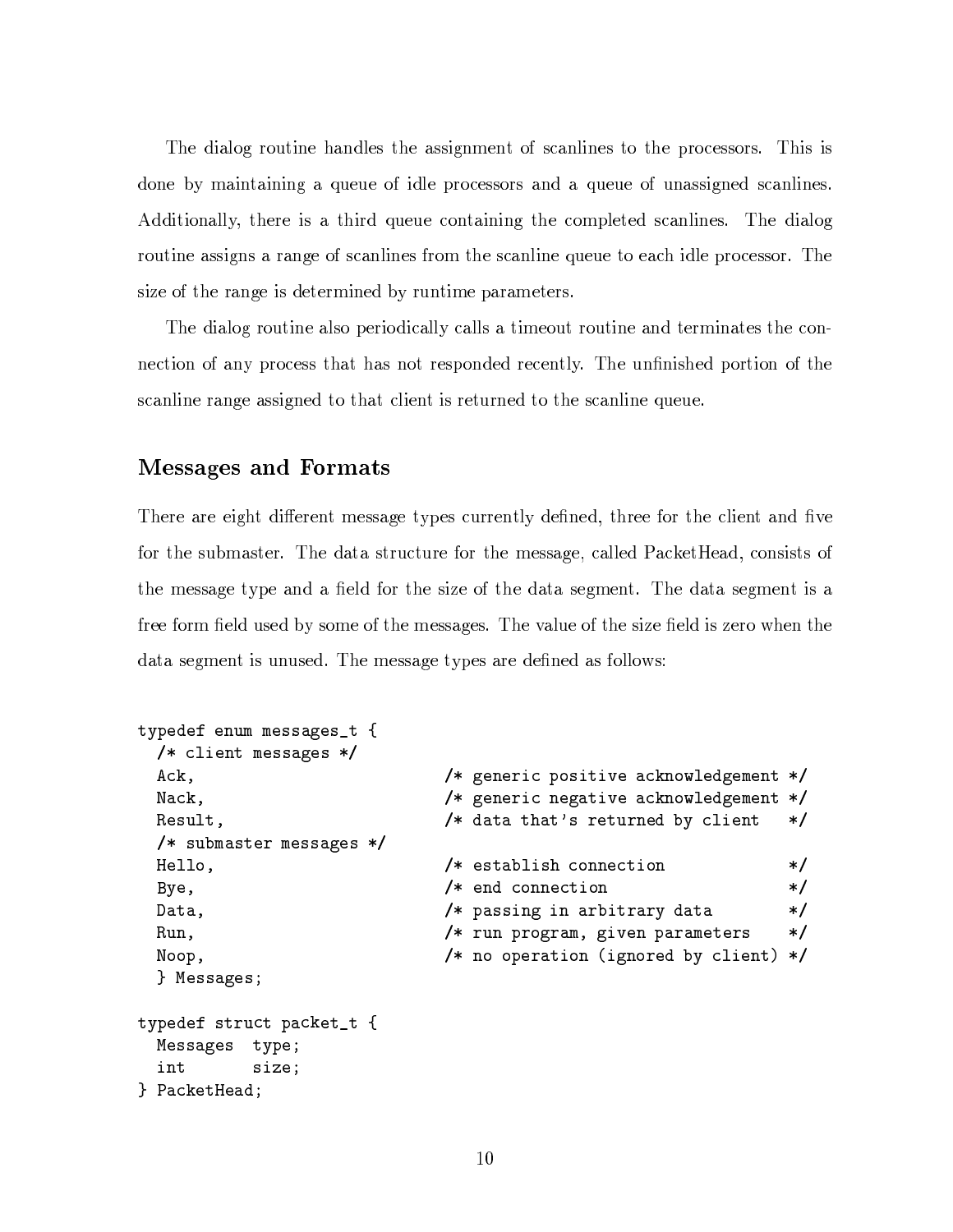The client can send the following messages: Ack, Nack, and Result. The Result and **Nack** messages use the optional data field. For the **Result** message, this field contains the raw pixel data for the scanline that the client has just computed. For the Nack message, this field contains the text of the error message that the client generated. The Ack message is used to indicate the success of operations. Socket failures are treated as Nack receptions. A library routine is provided to send the result message.

The following messages are defined for the submaster: Hello, Bye, Data, Run and **Noop.** The **Noop** message does nothing and was used during early communication testing phases. The **Hello** message tells the client to run its initialization code. The Bye message tells the client to run its termination code.

The **Data** message tells the client to run its data reading routine. The submaster then sends the data directly to the client through the socket. To the client, it appears that the data is coming from standard input. The reason that the submaster sends the data is twofold. First, two hundred or so machines all simultaneously accessing the same data file can put a heavy load on the file server. Second, there may be unsupported features specified in the input file which need to be removed. This is done by preprocessing the file once by the master before passing it to the submasters.

The **Run** message tells the client to run the scanline rendering routine. When a scanline is done, the client sends back one or more **Result** messages and the submaster updates the client's assignment field. The client sends an Ack when it finishes its assigned scanline range, indicating that it is now ready to be assigned more scanlines.

### The Submaster's State Table

There is an entry in a state table for every remote client that the submaster is able to successfully start. The table is created when the remote clients connect to the submaster's well-known socket. The submaster waits until either all of its remote clients have connected or a timeout has occurred. The timeout is currently set to 20 seconds after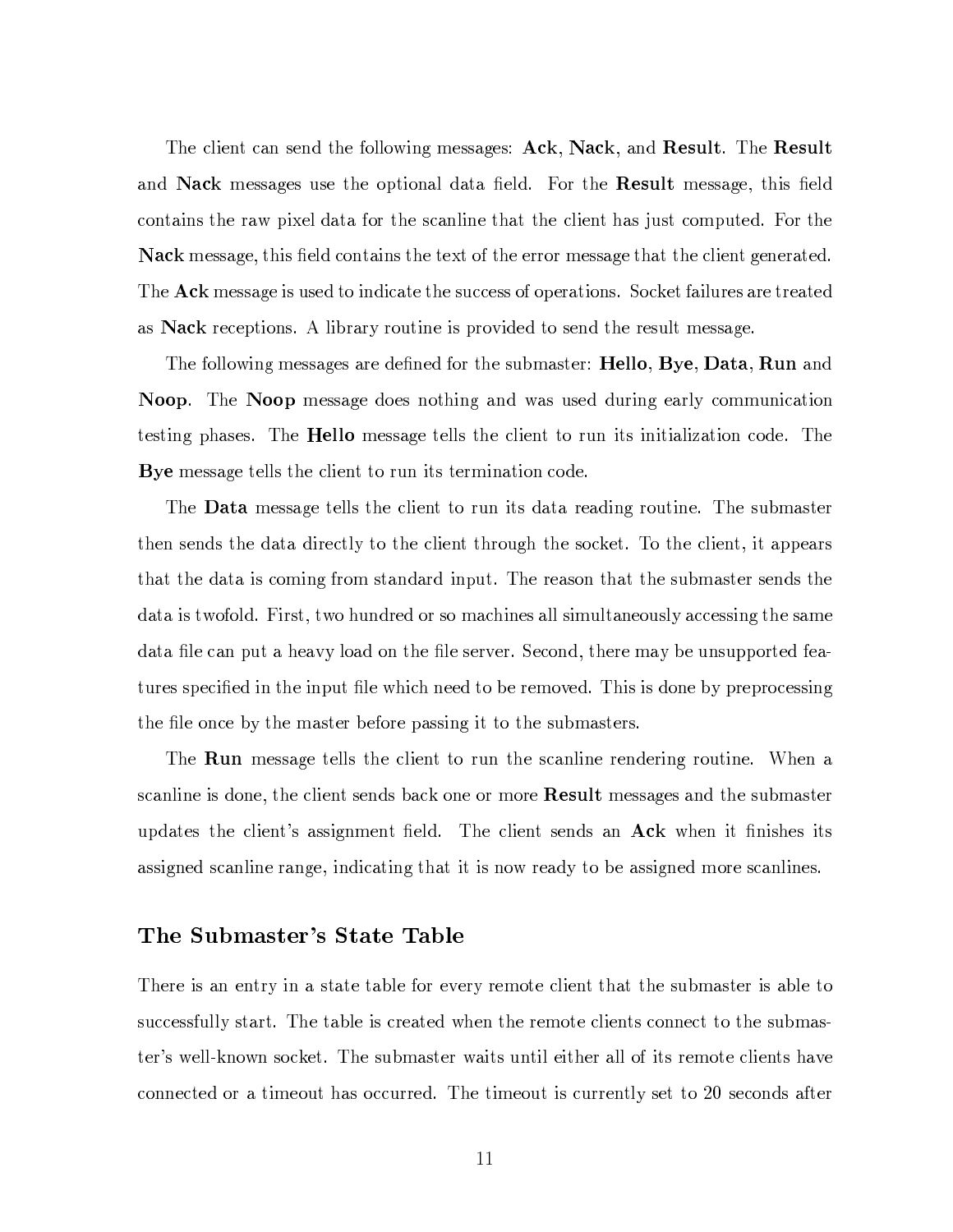the last connection occurred. Each entry of the state table is defined as follows:

```
typedef struct sockarray_t {
  int socket;
                                   /* socket connection to the client
                                                                            \star/long lastalive;
                                   /* last time it sent an alive msg.
                                                                            \star//* current state of the client
  client_state status;
                                                                            \star/struct sockaddr_in saddr;
                                   /* address of client
                                                                            \star//* current scanline being rendered
  int assignment;
                                                                            \star//* first line in current assignment
  int firstline;
                                                                             \star//* last line in current assignment
  int lastline;
                                                                            \star/
} Sockarray;
```
The possible states of the client are the following: Created, Init Wait, Data Wait, *Ready, Running, Answering, Failed.* The state transition diagram is shown in Figure 2.

The Created state is the initial state of the process. A process is in the Init Wait state from the time a Hello message is received until an Ack is sent. Once an Ack is received by the submaster, the data is transmitted and the process enters the Data Wait state until the process sends an Ack. Once an Ack is received by the submaster, the process is placed in the Ready state. A process is put on the Ready queue when it enters the *Ready* state.

Processes that have been assigned work move into the Running state and are removed from the Ready queue. A running process that sends a **Result** message is in the *Answering* state. It may send multiple **Result** messages, depending on the number of scanding state is assigned. When a process that is in the *Answering* state sends an Ack, it is placed back in the Ready state and is moved back onto the Ready queue.

A process that sends a **Nack** enters the *Failed* state. If it is in the Ready queue, it is removed. Whatever assigned work it has not finished is returned to the scanline queue. Once a process enters the Failed state, it remains there.

If an illegal message type is received, it is considered a fatal error, and the entire system terminates after attempting to shut down all of the remote clients by sending Bye messages to them.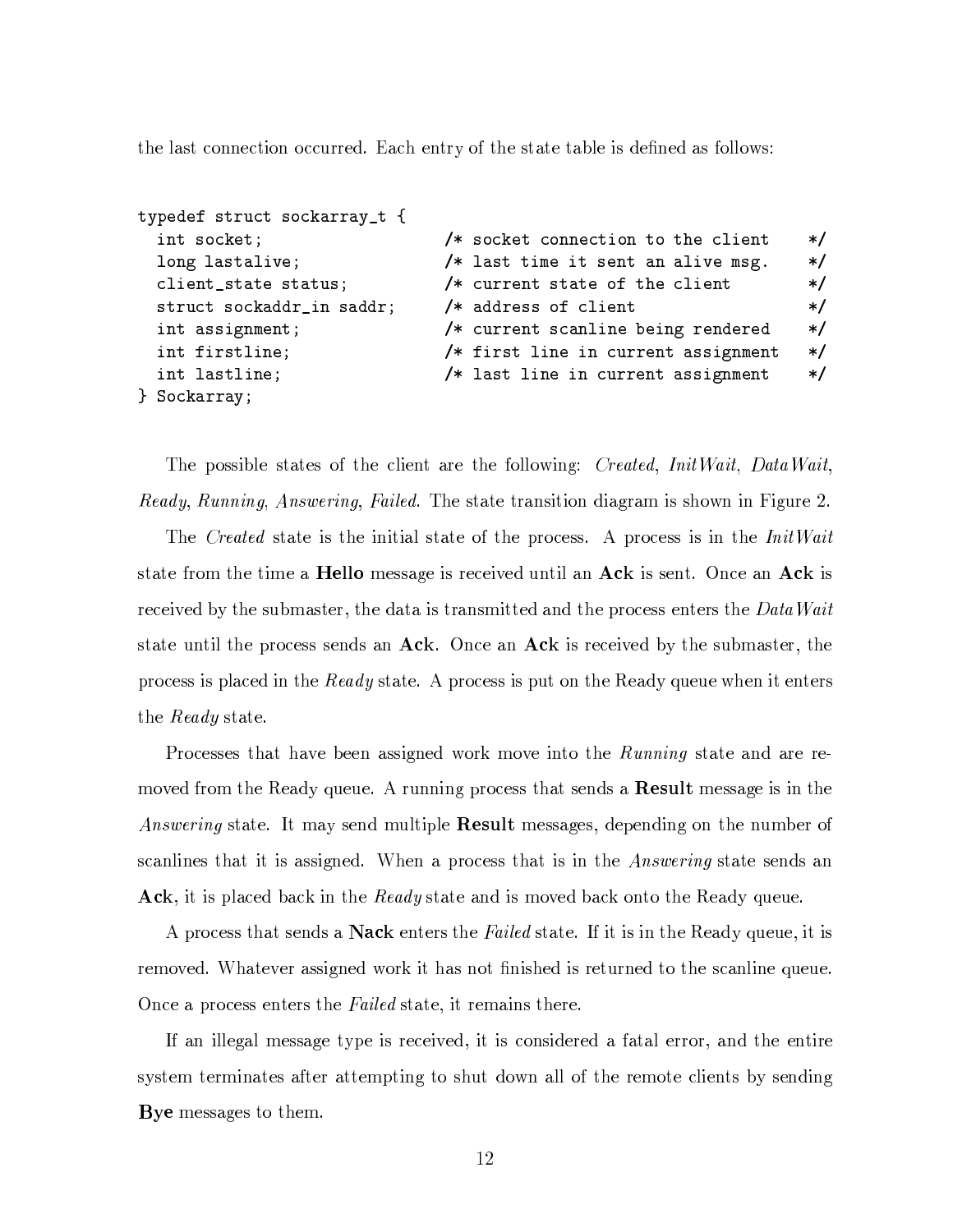### **Statistics Logging and Debugging Information**

There are several different debugging levels available, determined by a runtime parameter. Higher levels produce more verbose information on the progress of the program, such as clients used, scanlines assigned, failed clients and messages received.

In addition, each submaster creates a file called stats.out.XXX, where XXX is the submaster's index number. Each time a message is sent by the submaster or is received from a client, an entry is added to the statistics log. Each entry consists of the message type, the client ID, the old state of the client and the time it occurred. Scripts are used to convert the information in these logs into a more human readable format and to report on the clients that currently have assignments.

## Meeting the Goals

## Limiting Modifications Needed To Use Library

The master requires an interface to the renderer which conforms to the specifications given below. A custom input parser must be written for the master, using the function **read\_client\_input()**, which modifies the client's input file to support the distributed implementation. The function must also parse out information, such as the screen resolution, that is needed by the master program. Since this routine serves as an interface between the library and the renderer, the routine must be written for each renderer.

The renderer must satisfy the following five constraints to use the library:

- four separate functions The renderer must be divided into four segments, each callable as a separate function. The segments are: initialization, data reading, scanline rendering and termination. If the renderer requires no initialization or termination code, a null function can be used.
- *output raw pixel data to stdout* The renderer must be able to generate raw pixel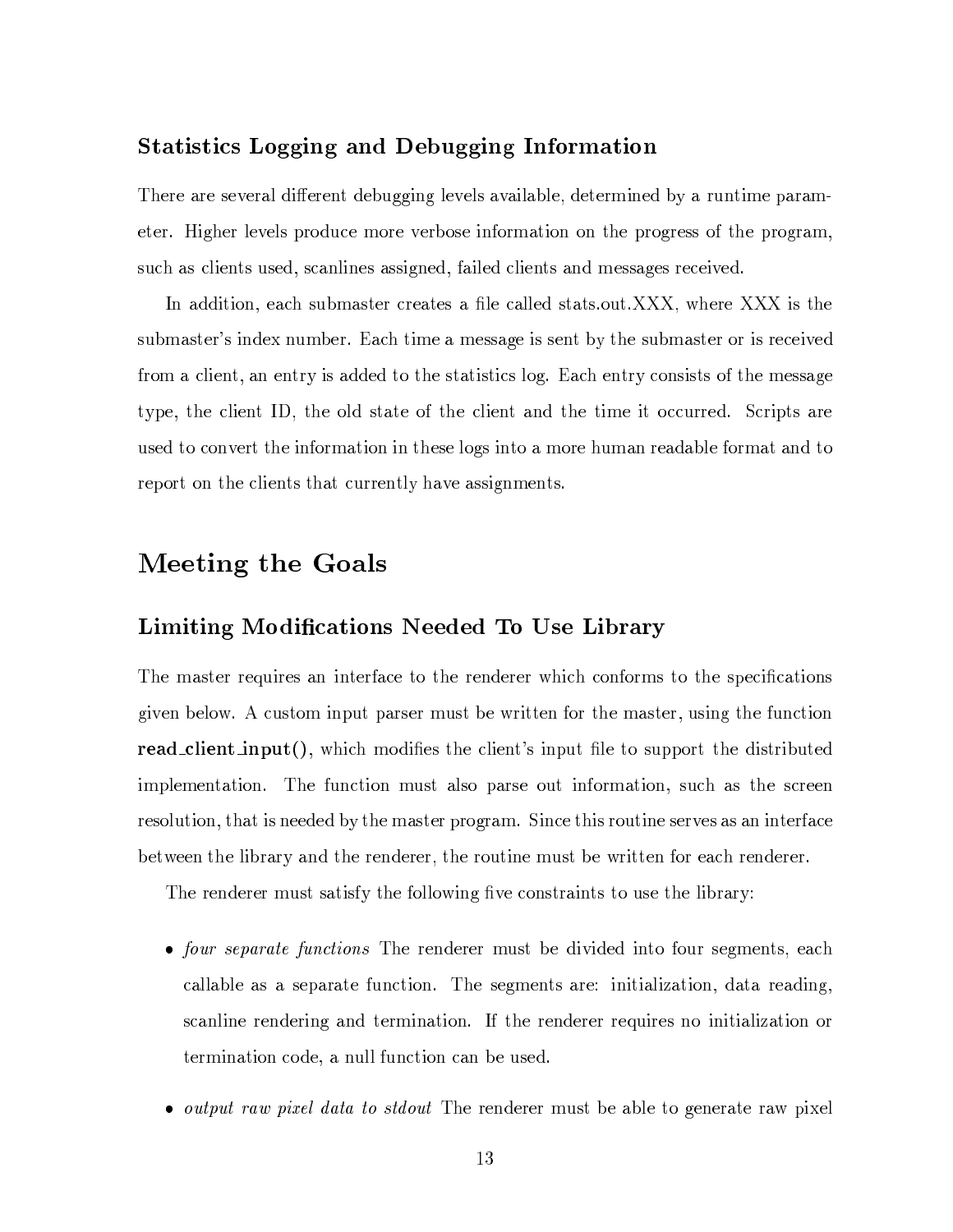data, as opposed to RLE format, and write it to standard output.

- read data from stdin The renderer must be configurable to accept all data from standard input.
- no diagnostics to stdout or stderr The renderer must not print any messages to standard error or standard output. Routines are provided in the library which allow a failure message to be sent to the master for display.
- have some explicit end-of-input token in the grammar. The renderer's input language must include a token to mark the end of input. The library uses the literal *endfile*. This token should cause the renderer to terminate parsing.

Some users might find the constraint on renderer diagnostics too restrictive. In the current implementation stdout and stderr share the same socket. An alternative would be to provide a separate socket for stderr. This would allow diagnostic and informational messages to be separated from the output data. An additional socket would be required for each client, which further limits the number of clients per submaster. However, if the user does not need to distinguish which client sends a message, then all clients could share a single stderr socket. This method requires that the client be modified to send all diagnostic and informational messages to stderr.

While the library requires the literal *endfile*, a minor change would allow it to be user-specified. This constraint disallows the use of an actual end of file to terminate the input because this would also close stdin. Stdin is used to send messages to the renderer and therefore must remain open for the duration of the renderer's execution. Providing a separate channel for the input file would require another socket for each client.

## **Process Failure**

One of the earliest design decisions in this project was that it should be able to handle process failures due to either internal errors or external intervention. To support fault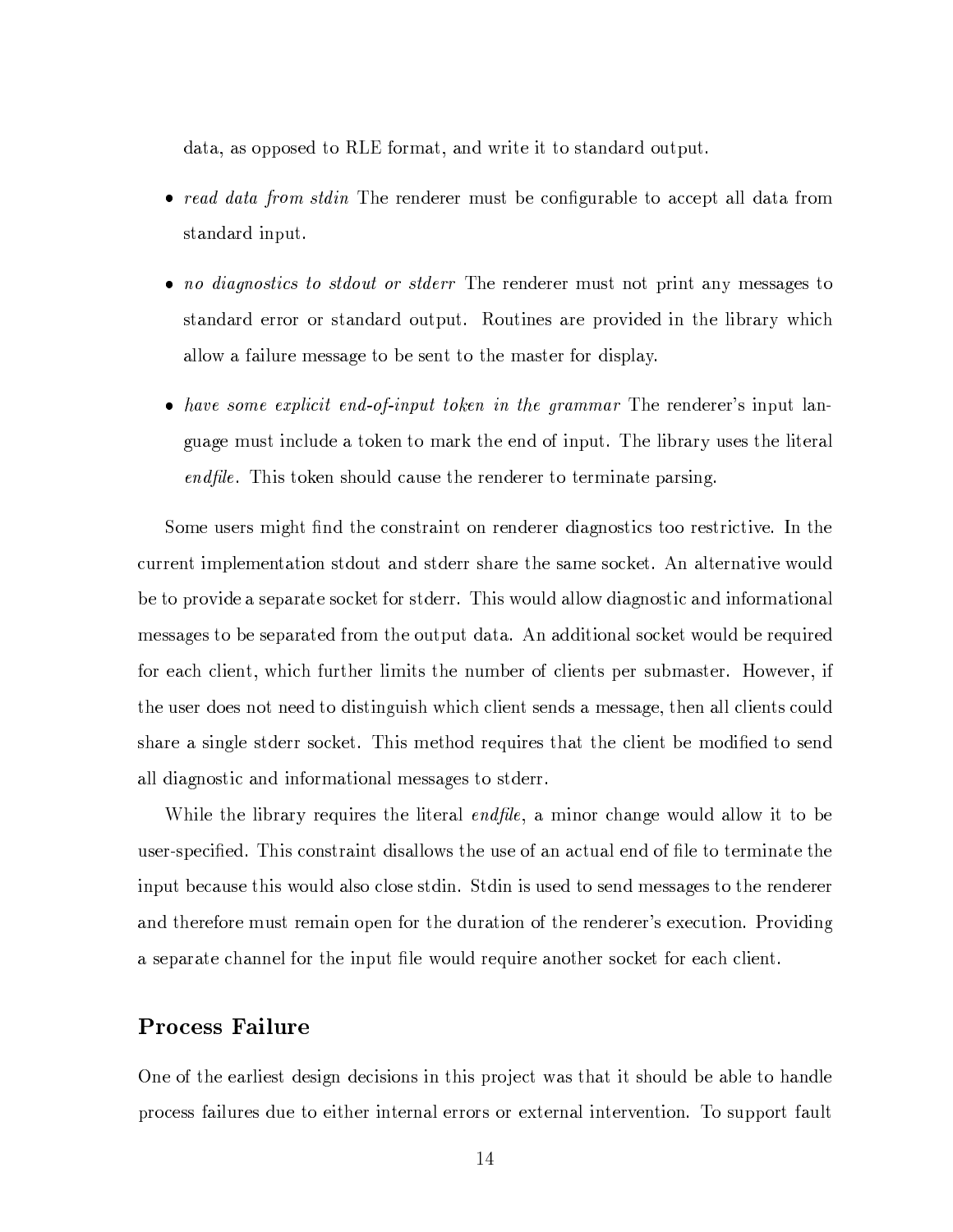tolerance, every remote process has a state associated with it in the submaster. When a process dies or is killed, its socket connection is terminated. The socket appears to be readable by the select(2) system call, however, any attempt to read from that socket results in zero bytes being read. Any read that returns zero bytes causes that process to be placed in the Failed state.

In addition, every process that is currently working on a scanline has the scanline range recorded by the submaster. This is updated every time a scanline is returned. Upon failure, the unfinished scanlines are returned to the scanline queue. The process is removed from use and the lost work is limited to the scanline being computed at the time of failure, which is then recomputed by another process.

### Distributing Workload In An Efficient Manner

Each submaster is a separate process that does not communicate with the other submasters. This was done both for simplicity of design and implementation and to minimize communication overhead. Once work has been assigned to a submaster, only that submaster's remote processes can do that work. Since scanlines cannot be dynamically moved to another submaster, situations can arise where one submaster has many scanlines left to compute while one or more submasters are completely idle. Partition problems tend to be intractable by nature, so two different heuristics for dividing the scanlines among the submasters are used. Another option is to use a single submaster, however, this limits the number of machines that can be used to the number of file descriptors available to a single process.

The first technique divides the screen into equal parts and assigns one part to each submaster. A submaster could then assign a range of scanlines to each process, which is useful for algorithms that make use of scanline coherence. However, it may not be an optimal way to divide the computation. In general, "interesting" areas of a picture tend to be centered, while background or less computationally intense parts tend to be near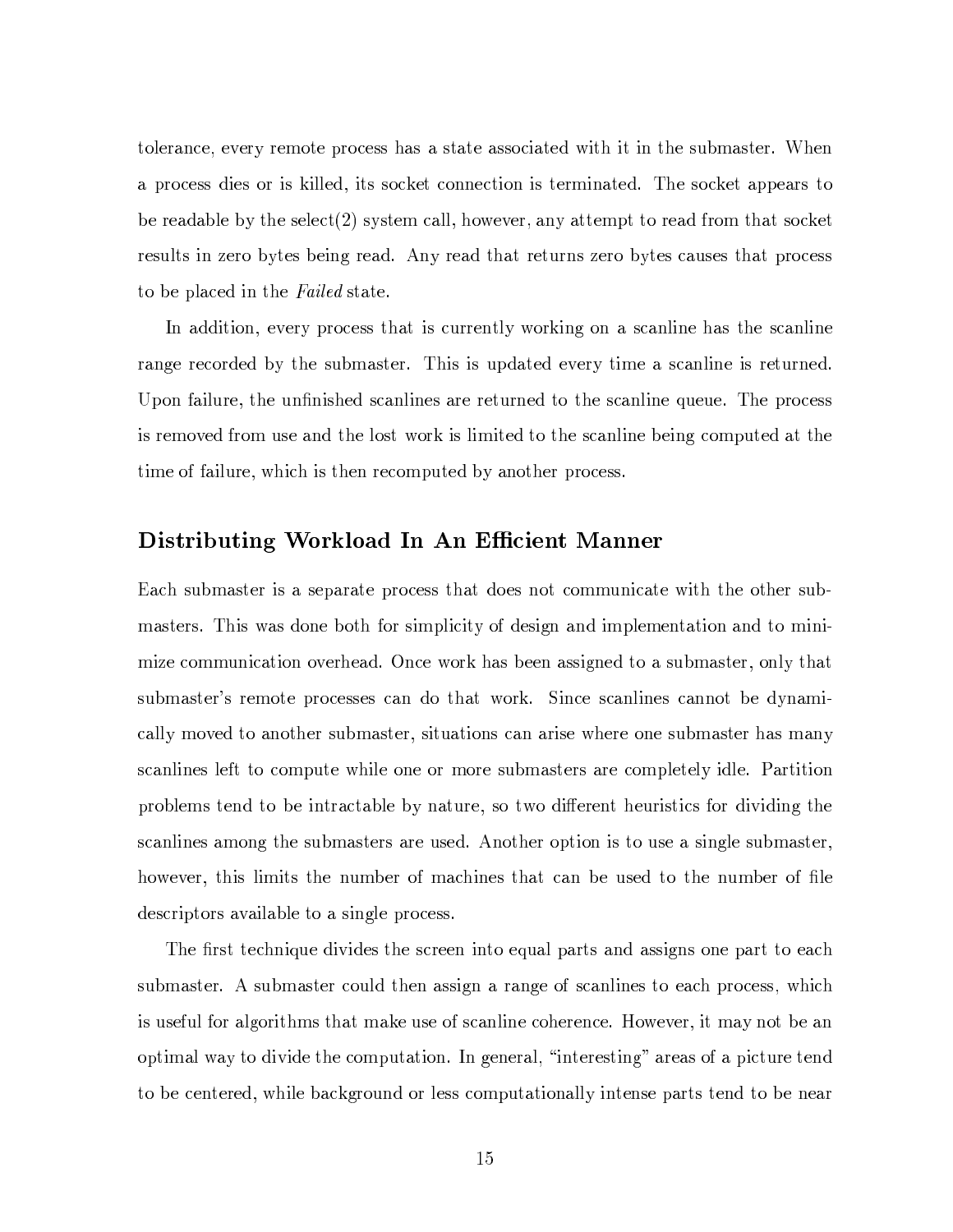the ends. The submasters that get the ends usually finish long before the submasters that get the regions near the center.

An alternative method was devised to achieve a better load balance. The screen is divided such that submaster  $n_i$ , of N submasters, computes the following scanlines:

$$
n_i \equiv scaling \pmod{N}
$$

In other words, each submaster is assigned every Nth line of the screen offset by its submaster number. This causes the submasters to get scanlines from the entire picture, which tends to more evenly distribute the workload.

## Results

Figure 3 shows the time of runs with a varying number of machines on the same image. Figure 4 shows the same data without the single machine case. The datafile used for the test runs is aq17.ray [13]. The image resolution used for the tests was  $1000 \times 1000$  pixels. Only machines with low loads at runtime were used in an effort to obtain valid timing results. However, there is no way to restrict other users from using those machines once execution has begun. This caused the discrepancies in the data where the execution time increases with more machines.

Ideally, the time to render an image should decrease linearly with the number of machines used. However, there is an overhead cost associated with starting up each process and this cost grows linearly with respect to the number of machines used. Figures 3 and 4 clearly show a substantial, although not linear, decrease in the execution time as the number of machines used increases. This demonstrates the inherent parallelism of the application and the efficiency of the implementation.

The most dramatic decrease in execution time occurred when the number of machines was small. As machines are added there is less work for each machine, so the incremental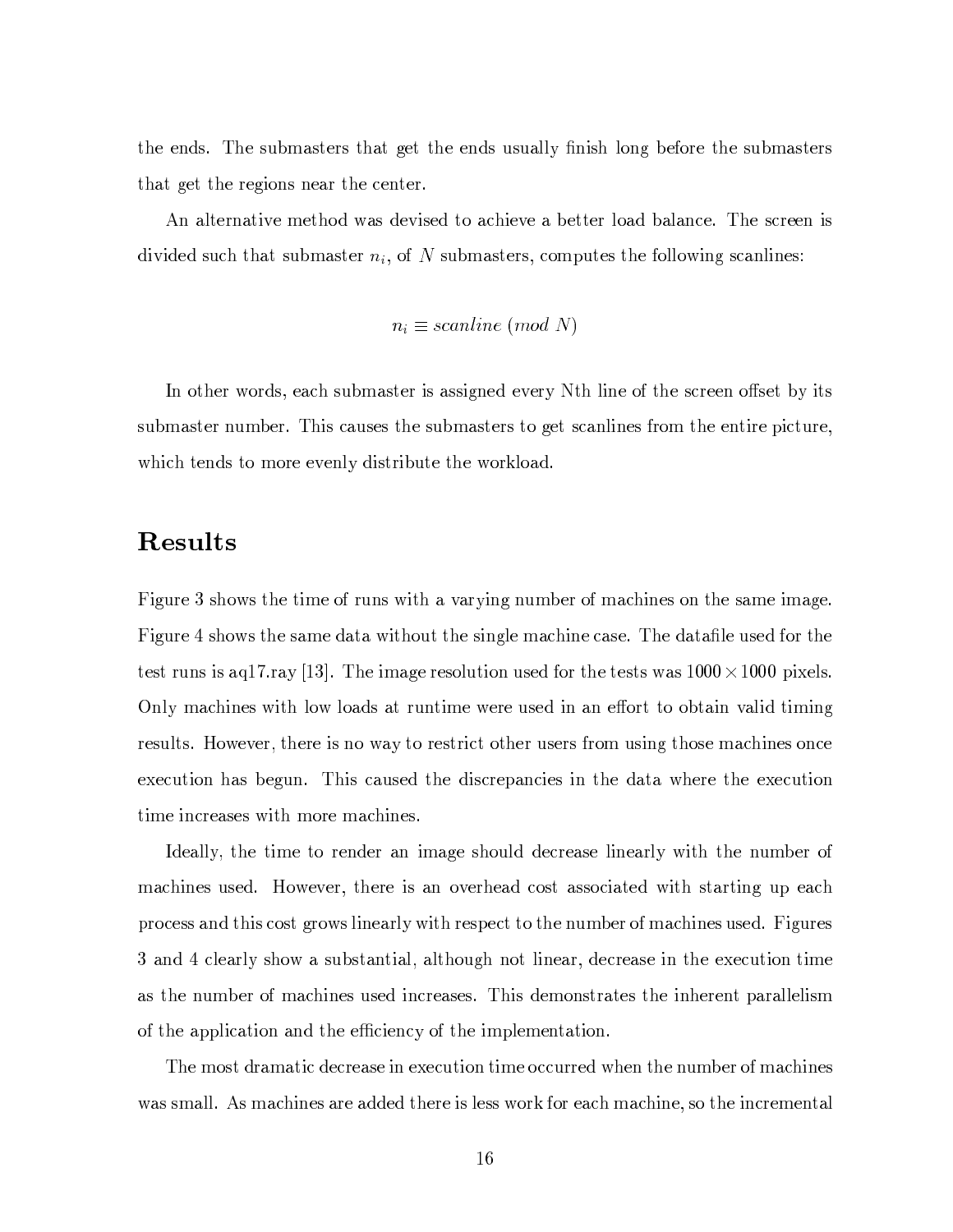improvement is less. As expected, once a large number of machines are utilized, such as on the order of 150, additional machines cause only a slight reduction in execution time.

For the display devices used, only about 1000 scanlines can be shown. If 200 machines are used, each machine computes an average of five scanlines. The theoretical maximum number of machines that could be used is about 1000, since any additional machines would be idle. However, the overhead of adding new machines eventually exceeds the benefit gained by adding them. The complexity of the scene determines where this point occurs with longer computation times allowing the use of more machines. For the picture used, this point probably occurs at around 200 machines.

## Conclusion

A fault tolerant library for implementing parallel applications with no data dependencies in a distributed workstation environment has been presented. The library includes features that reduce the impact the distributed computations have on other users as well as handling machine failures. The structure of the implementation, including the process hierarchy and communication protocol, has been described. Major technical challenges were described along with solutions. Test results show that the implementation provides a significant speedup by utilizing multiple machines. Although the library is presented using a graphics program, non-graphical applications could also be supported.

## References

- [1] Turner Whitted. An Improved Illumination Model for Shaded Display. *Communications of the ACM*,  $23(6):343-349$ , June 1980.
- [2] Craig Kolb and Rod Bogart. *Rayshade 4.0,* 1991. From the documentation included in Release 4.0 of Rayshade. Available via anonymous ftp from weedeater.math.yale.edu as pub/rayshade.4.0.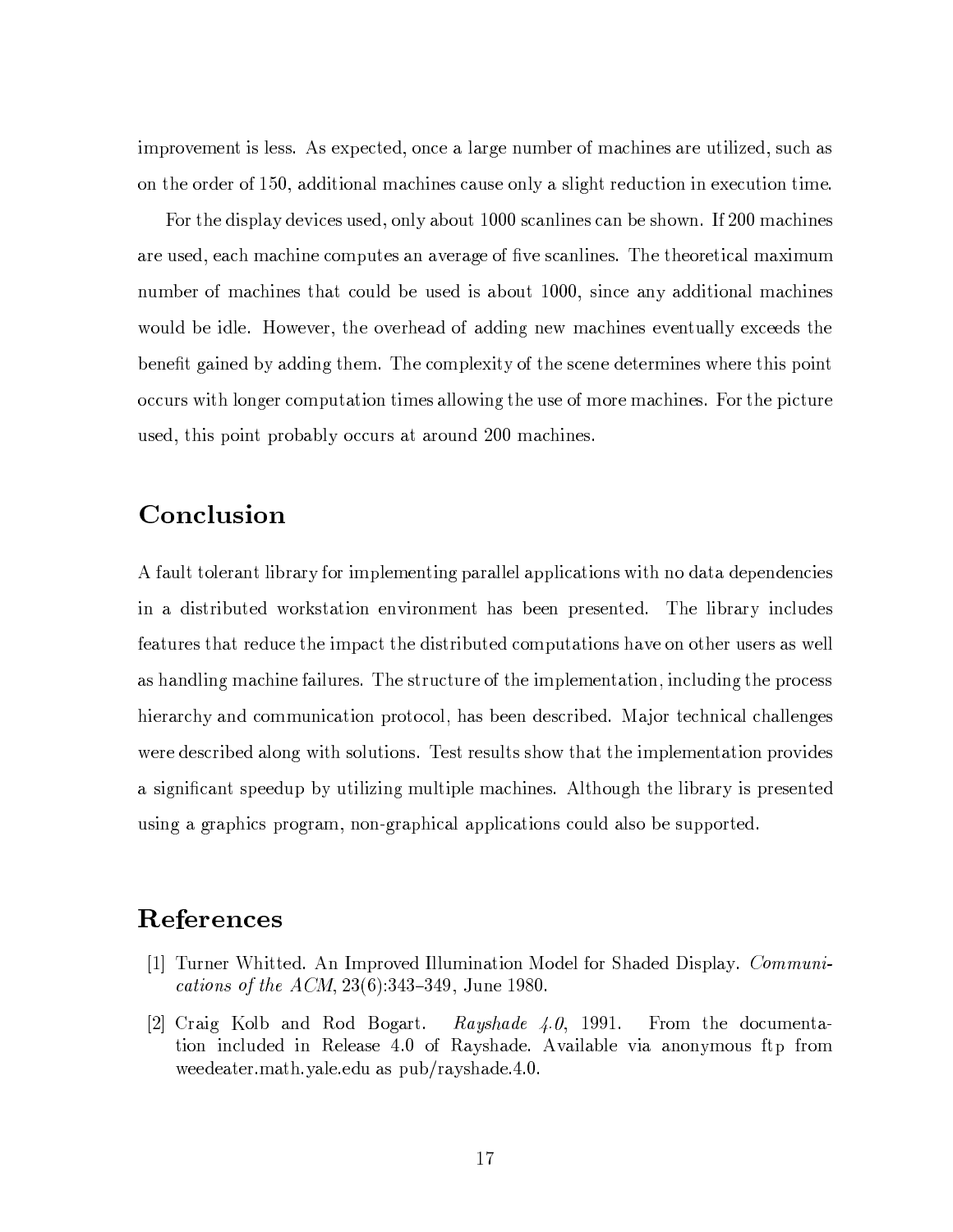- [3] G. M. Amdahl. Validity of the Single Processor Approach to Achieving Large Scale Computing Capabilities. In Proc. AFIPS Spring Joint Computer Conf., pages 483-485, Atlantic City, NJ, April 1967.
- [4] Michael B. Carter and Keith A. Teague. The Hypercube Ray Tracer. In *Proc. 5th* Distributed Memory Computing Conference, April 1990.
- [5] Michael B. Carter and Keith A. Teague. Distributed Object Database Ray Tracing on the Intel ip  $SC/2$  Hyercube. In *Proc. 5th Distributed Memory Computing Conference*, April 1990.
- [6] Tim Myers. Ray Tracing on the Macintosh II via LAN Parallel Processing. Netware, October 1988.
- [7] N. Magnenat-Thalmann and D. Thalmann. New Trends in Computer Graphics -*Proceedings of CG International '88.* Springer-Verlag, 1988.
- [8] Michael Litzkow and Marvin Solomon. Supporting Checkpointing and Process Migration Outside the Unix Kernel. In USENIX Winter Conference, San Francisco, CA, January 1992.
- [9] Nicholas Carriero and David Gelernter. Linda in Context. Communications of the  $ACM$ , 32(4):444-458, April 1989.
- [10] University of Utah. *Utah Raster Toolkit*, June 1990. From the version 3.0 source code. Available via anonymous ftp from cs.utah.edu as pub/urt- $*$ .
- [11] Regents of the University of California.  $BSD\,4.3$ , 1986. From the BSD Unix Version 4.3 source code.
- [12] Chris D. Peterson and MIT X Consortium. Athena Widget Set C Language *Interface X Window System.* MIT X Consortium, 1989. From the documentation included in the X11 Release 4 distribution.
- [13] Alan Kilian and Jerome A. Farm.  $aq17. ray$ . Cray Research, Inc., 1991. The rayshade 4.0 data file for the aquarium image. Available via anonymous ftp from ftp.ee.lbl.gov as  $\rm RAY/aq. \rm tar.Z.$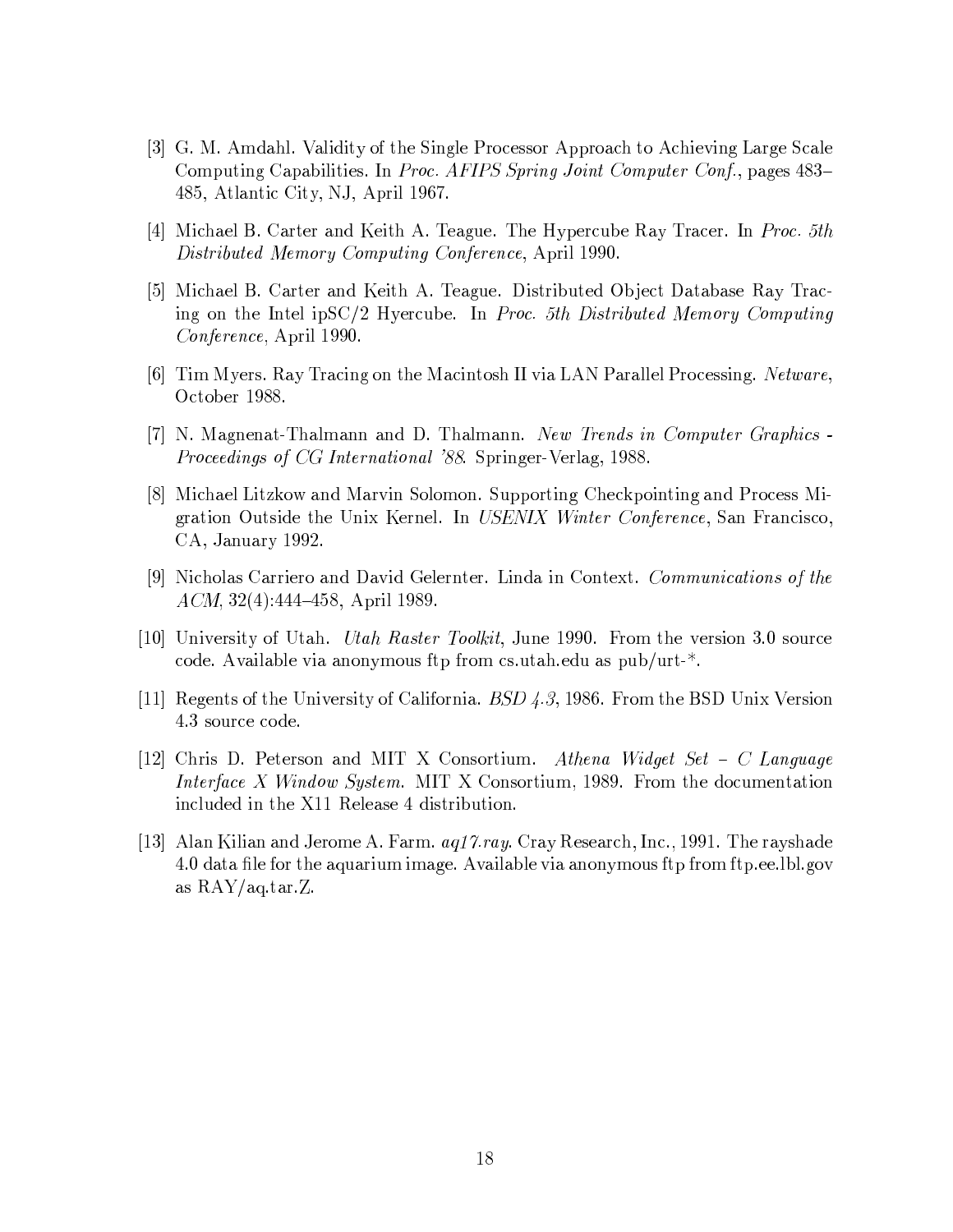

Figure 1: Process Hierarchy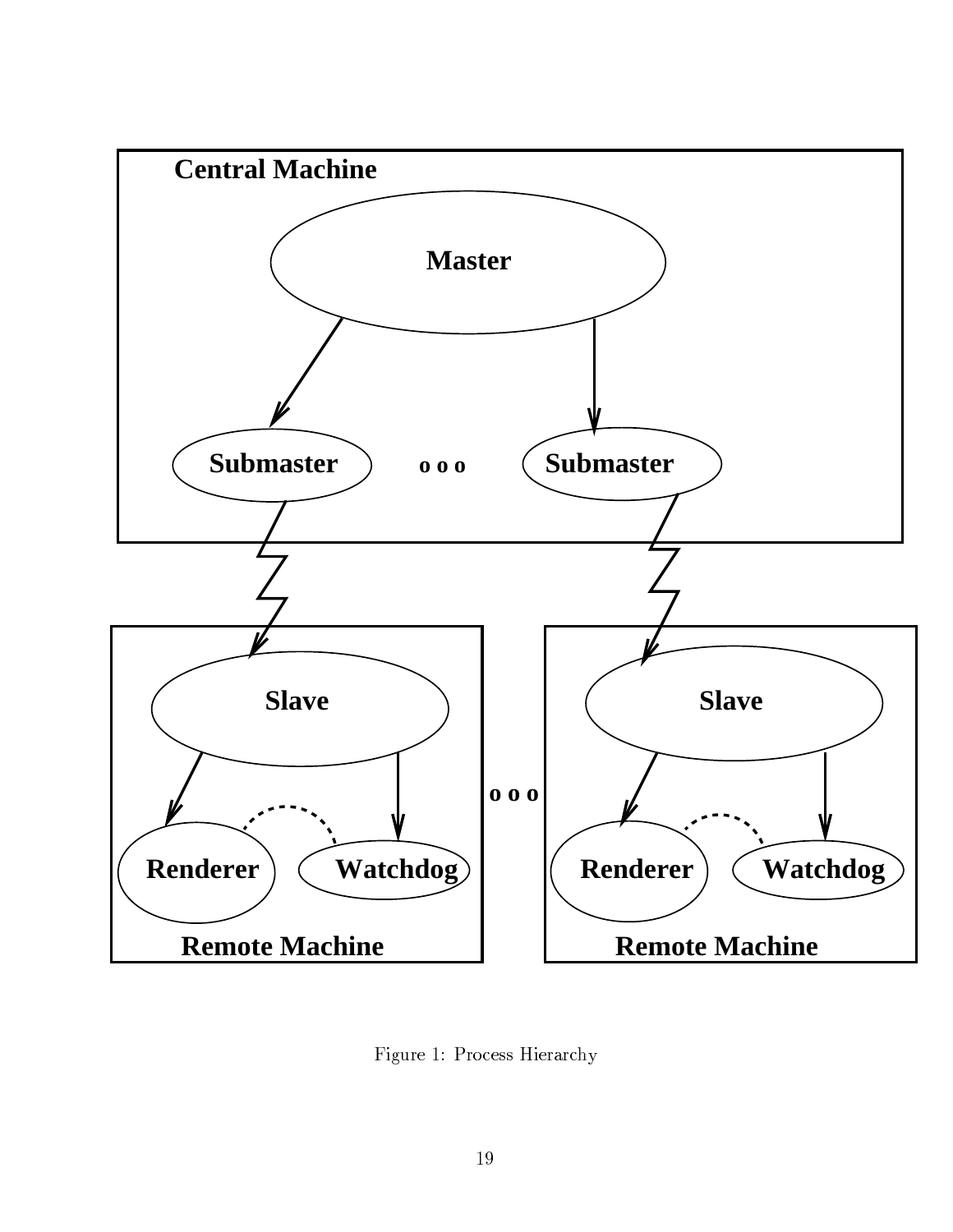

Figure 2: Process State Transitions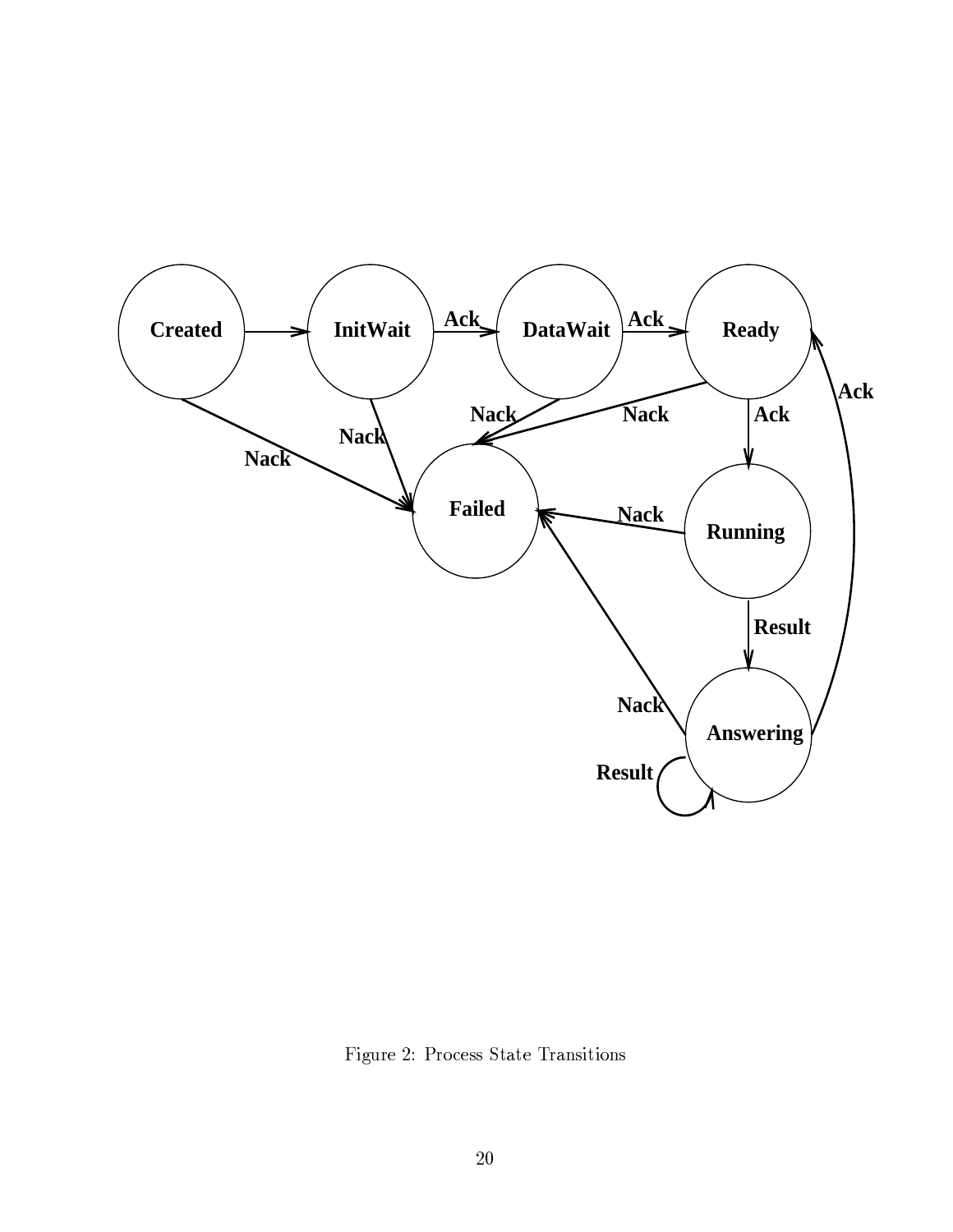

Figure 3: Results of Machines vs. Time to Render